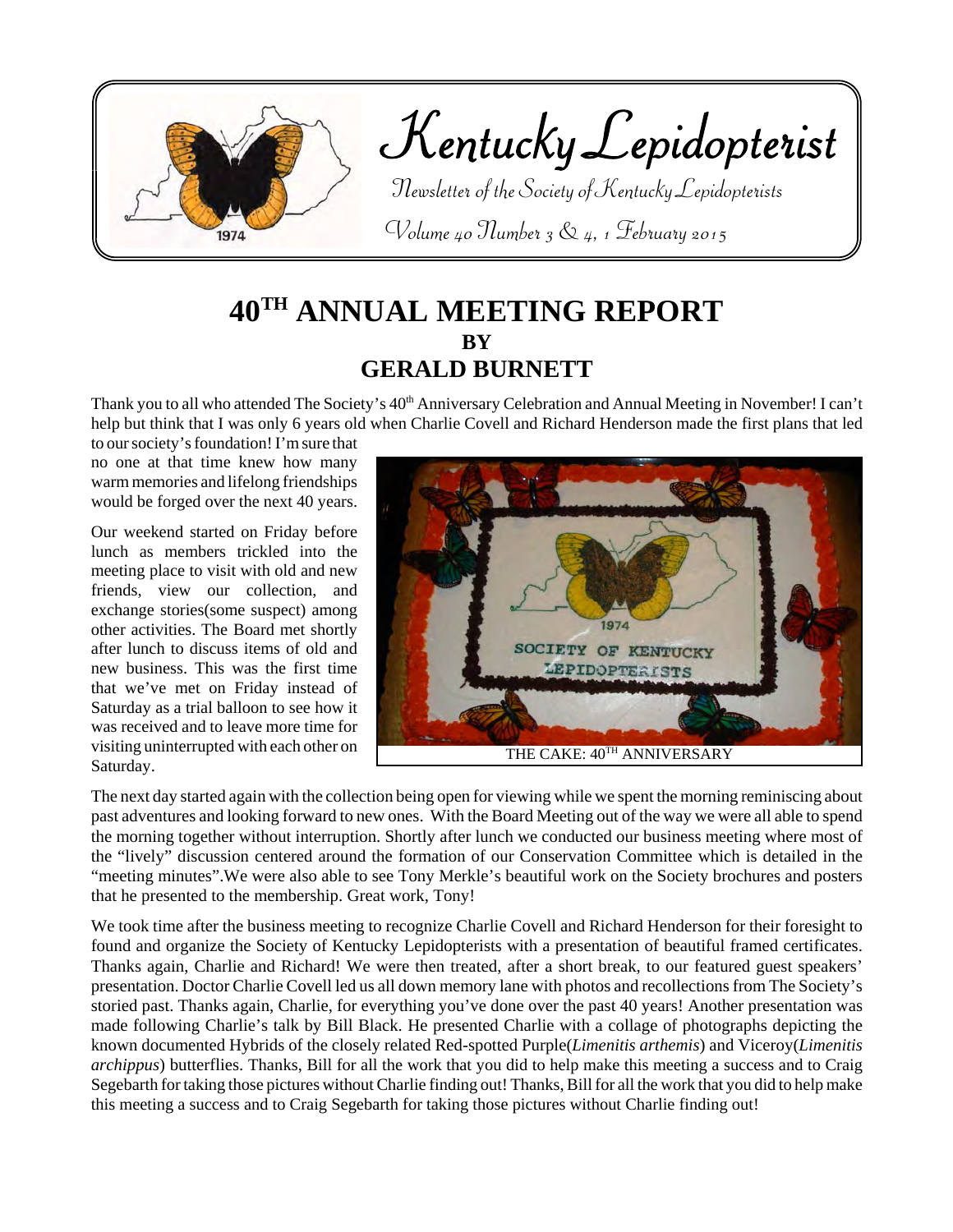## **THE SOCIETY OF KENTUCKY LEPIDOPTERISTS**

## **OFFICERS**

## **PRESIDENT**

Gerald Burnett 233 Gray Road LaCenter, KY 42056-9542 E-mail: gdburnett@brtc.net

### **TREASURER**

Les Ferge 7119 Hubbard Avenue Middleton, WI 53562 E-mail: lesferge@gmail.com

## **FIELD TRIP COORDINATOR**

Charles Wright 65 Springhill Rd. Frankfort, KY 40601-9211 E-mail: mary@maryhamilton.info

### **EDITOR**

Leroy C. Koehn 3000 Fairway Court Georgetown, KY 40324-9454 E-mail: Leptraps@aol.com

## **SECRETARY**

Tony Merkle 1501 Stephenson Road Walton, KY 41094 E-mail: jamphoto@insightbb.com

### **AT-LARGE MEMBERS**

Loran Gibson - 2016\* Richard Henderson - 2014\* Don Tangrean - 2016\* \* term expires

# **THE SOCIETY OF KENTUCKY**

**LEPIDOPTERISTS** is open to anyone with an interest in the Lepidoptera of the State of Kentucky. Membership dues are annual: \$15.00. Dues sent to the Treasurer: Les Ferge, 7119 Hubbard Avenue, Middleton, WI 53562

We had two more individuals that presented for The Society before we adjourned for our traditional door prize drawing. James Adams gave a brief but always interesting talk about an introduced moth whose specific name eludes me now but which belongs in the family Erebidae. The moth's host plant is Silk Tree(Albizia julibrissin) and the moth appears to be "coming to a blacklight near you" wherever this plant is found. I think we'll all be looking for this insect when it warms up next year. Our wrap-up speaker for the day was Kyle Johnson who awakened a desire in all of us to take a collecting and photographic road trip to Alaska via Canada (I suppose the only way this road trip would be possible) with his detailed account of the trip including his harrowing bear encounter. Thanks James and Kyle!

Our last item of business before leaving for our evening meal was the traditional door prize drawing. It was good to have Charlie back leading those proceedings! Thanks to all who brought door prizes-there were enough so that all members walked away with something! The crowd then migrated to a local O'Charlie's Restaurant where we all shared a piece of Anniversary Cake after our meal. Again, thanks to all who attended and helped to make this meeting a special one! Happy New Year and Sweet Lepidoptera Dreams to everyone!

**\*\*\*\*\*\*\*\*\*\*\*\*\*\*\*\*\*\*\*\*\*\*\*\*\*\*\*\*\*\*\*\*\*\*\*\*\***

## **SOCIETY OF KENTUCKY LEPIDOPTERISTS BOARD MEETING MINUTES 2014 BY TONY MERKLE**

The meeting was brought to order by President Gerald Burnett. Others in attendance were: Charlie Covell, Board Member Ex Officio; Les Ferge, Treasurer; Loran Gibson, Member At-Large; Richard Henderson, Member At-Large; Leroy Koehn, Newsletter Editor; Ellis Laudermilk, Society Member; Tony Merkle, Secretary; Don Tangren, Member At-Large and Charles Wright, Field Trip Coordinator.

The first order of business was the treasurer's report. Treasurer Les Ferge began by distributing copies of the previous year's cash flow statement. He followed-up by summarizing the situation regarding the organization's finances. The key point of the summary was that the organization's income and expenses were even for the year excluding \$2,000 in donations given for website construction/repair. A comment was made regarding slowly declining membership. A figure of ninety four was given comprising a drop of five from 2013. Nine individuals were reported as having not paid their dues during the year. Twenty eight people were reported as being recipients of the electronic newsletter only. The overall financial situation was characterized as being pretty good. Some questions were asked regarding the financial aspects of the website repairs and donations given toward having them done as well as about the status of the repairs. After clarifications were given regarding those matters, a motion was made to accept the report. The motion was seconded and carried.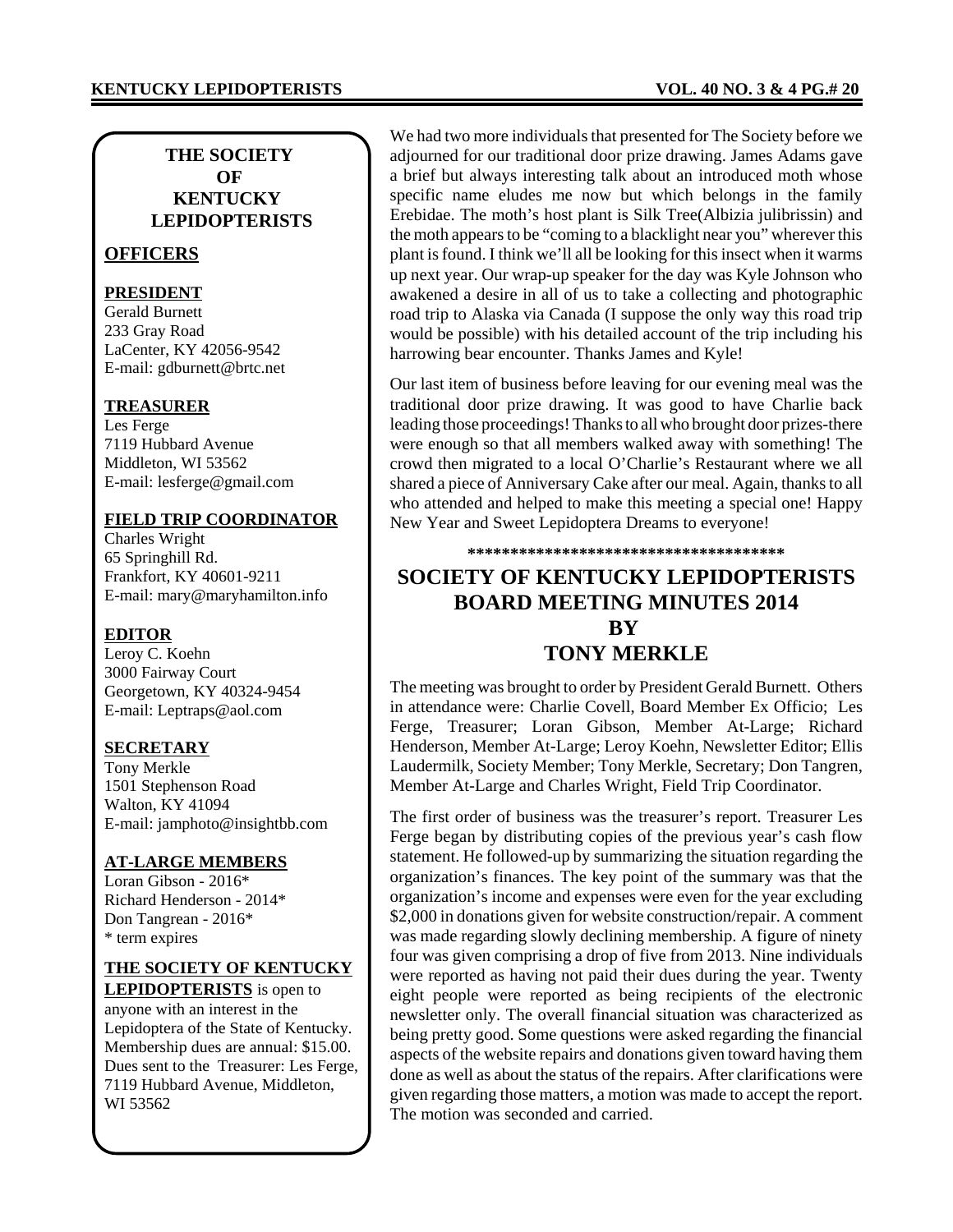The second order of business was organization outreach through the development of brochures and posters for distribution/placement. A brief explanation and demonstration of items that had been developed was given by Tony Merkle. Options for distribution and/or placement of the materials were discussed. The cost associated with printing the materials was also considered. Leroy Koehn indicated that he would include the brochure(s) in the next newsletter. It was decided that the subject would be presented to the general membership with a cost estimate at the business meeting for consideration.

The third order of business discussed related to a sensitive species initiative/protocol. Ellis Laudermilk presented an overview of what was proposed, why it had been proposed and what such an initiative might entail. A first draft copy of guidelines that he had developed was distributed to all in attendance. The primary focus of the initiative was presented as being precautionary in nature especially regarding information that is released or made available by our organization that might ultimately lead to negative impacts upon sensitive or imperiled species in our state. A recommendation was made to have a conservation committee appointed to implement and carry-out the duties of the initiative. Questions regarding how the committee would be set-up and how many would be involved were raised and discussed briefly. A motion was made to set-up a conservation committee to address the issue. The motion was seconded and passed. After some discussion took place regarding the make-up of the committee, another motion was made to have Ellis Laudermilk named as its chairman. No further action took place on the motion due to continued discussion that took place about the nature of the committee including the duties of its members, the designation of a chairman and its structure. A motion was then made to have a three member committee comprised of a chairman, one board member and one general member. As a result of the discussions that took place and the subsequent motion that had been made, the motion to have Ellis Laudermilk named as the committee's chairman was then withdrawn and the motion for a three member committee comprised of a chairman, a board member and a general member was seconded and passed. After more discussion of the matter, another motion was made to appoint Ellis Laudermilk as chairman of the committee having the responsibility for appointing the other members. The motion was seconded but was not put to a vote. Instead, more discussion took place regarding procedural aspects of the committee including concerns about whether or not the chairman should be responsible for making

appointments to it. It was decided that the committee's duties would be posted on the organization's website and that the president should be responsible for appointments to it. A motion was then made to amend the initial motion that had been presented and passed such that the committee would be comprised of a chairman's position that would be held by Ellis Laudermilk, a board member and a general member each of which would be appointed by the Society's president. The motion was seconded and passed. The amended motion was then presented, seconded and passed.

The fourth item of business was organization outreach through social media. Charles Wright gave a brief summary of his efforts to establish a Facebook page and indicated that he was unable to establish one with which he was satisfied. The primary issue mentioned was an inability to make a copy of the organization's logo that could be incorporated on the page. Charles indicated that he would probably need to secure one in a pdf format from Leroy Koehn in order to move forward with the construction of the page. Leroy indicated that he would send one to Charles. Continued effort regarding the matter was suggested. No actions were taken on the issue.

The fifth item of business was related to the Board of Directors to serve for the upcoming year. It was mentioned that Richard Henderson's term was expiring. Richard agreed to serve for another term. No actions were taken on this. A brief discussion took place regarding the make-up of the Board. Procedures for electing officers were also discussed. It was agreed that the matter needed to be researched to determine exactly what positions were required. A decision was made to have the issue broughtup and discussed at the business meeting.

The sixth item of business was Garden Club of Kentucky membership. A short discussion on this resulted in a recommendation to have the matter presented at the Business meeting.

The seventh item of business was organization decals/stickers. Leroy Koehn presented information regarding the cost of having them printed. A figure of \$650 for 200 was given. Suggestions were made to do a poll of the membership in order to determine how many would be needed or to sell those that we still have on hand in order to raise money and determine interest prior to purchasing more. It was generally agreed that more research needed to be done on the matter. No actions were taken.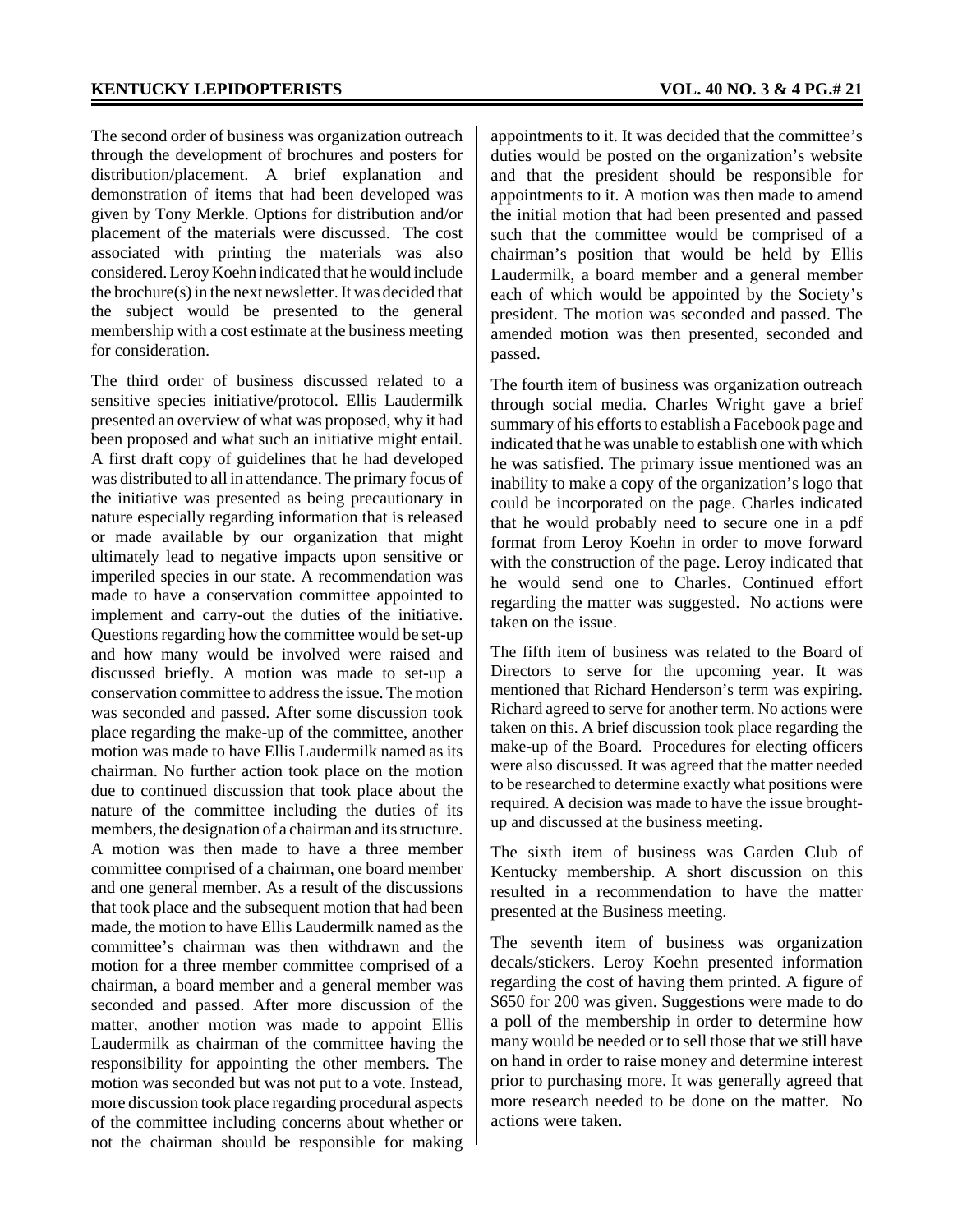At this time a discussion took place regarding outlets for collecting materials. Some possible avenues for purchasing these were given. No board action was taken.

A discussion regarding nine individuals who had not paid dues was then initiated by Les Ferge. He requested input regarding what should be done in each individual case. Names were given and recommendations made by various members. No board action was taken.

The last item of business was the field trip schedule for 2015. Charles Wright distributed a paper listing some potential sites/areas to consider. Others presented suggestions verbally. The proposals given were for Otter Creek Wildlife Management Area in Meade County in mid-August, Horner Wildlife Sanctuary in Oldham County on 11 July (tentative) for the  $4<sup>th</sup>$  of July Butterfly Count, Big Rivers Wildlife Management Area in Union and Crittenden Counties in late May or early June (tentatively for  $1<sup>st</sup>$  weekend in June), western Kentucky (particularly Land between the Lakes) in the spring, Pike County in the fall and the Red Bird Ranger District of the Daniel Boone National Forest in Leslie County in the summer  $(1<sup>st</sup>$  weekend in August). No action was taken on this.

# \*\*\*\*\*\*\*\*\*\*\*\*\*\*\*\*\*\*\*\*\*\*\*\*\* **SOCIETY OF KENTUCKY LEPIDOPTERISTS BUSINESS MEETING MINUTES 2014 BY TONY MERKLE**

The meeting was brought to order by President Gerald Burnett. The first order of business was the treasurer's report. It was presented by Society Treasurer Les Ferge. He indicated that the organization had essentially broken even for the fiscal year which for practical purposes was considered from one annual meeting to the following one. For the previous fiscal year the organization was about \$20.00 shy of breaking even. Total cash disbursements were \$1,653.43. Receipts totaled \$1,635.00 not counting \$2,000.00 of contributions earmarked for website repair. The amount of money in the bank was given as \$5,690.56. It was mentioned that membership numbers were slowly slipping, the total number for the year 2014 being five less than for 2013.The number of members was reported to be ninety four, ninety of which were paid

memberships. Nine memberships were reported as unpaid with about six of those to be dropped. It was also reported that twenty eight members were receiving the newsletter electronically and that notifications for dues payments would go out in January. A motion was then made to accept the treasurer's report. The motion was seconded and carried.

The second order of business was sensitive species protocol. A brief overview of the concerns and a proposal for addressing them was given by Ellis Laudermilk. The primary concern given involved the establishment of internal organizational control of information that is released related to certain species that are imperiled in the state. The proposal was for appointment of a committee to establish guidelines related to conservation issues especially regarding sensitive species and the release of information about them. A motion was made to have a committee established with Ellis Laudermilk as its chair and others to be appointed later. Clarifications of the role of the committee were given and adoption of a policy statement was suggested. The motion was seconded and passed.

The third order of business was organization outreach through dissemination of brochures and/or posters that had been developed for the purpose. Examples of the items were presented to the membership along with proposals for possible distribution of them. Pros and cons associated with the use of both items were discussed including aspects related to cost. The exact cost was not given. An estimate of about \$50.00 was given. A motion was made to have Leroy Koehn print a trial run of some of the brochures and posters for distribution to help to determine their effectiveness. The motion was seconded and passed.

The fourth item of business was organization logo stickers/decals. A brief discussion took place regarding possible means for securing these. It was decided that more research needed to be done in order to determine what avenue(s) would be most cost effective for getting this done. No action was taken regarding this.

The fifth item of business was organization membership in the Garden Club of Kentucky.It was me ntioned that the trial membership that had been initiated a year earlier had expired or would soon expire. Bill Black indicated that he believed it was a worthwhile partnership in which to be involved and recommended that we renew the membership. A motion was made to renew it for one year with Bill as the contact. The motion was seconded and passed.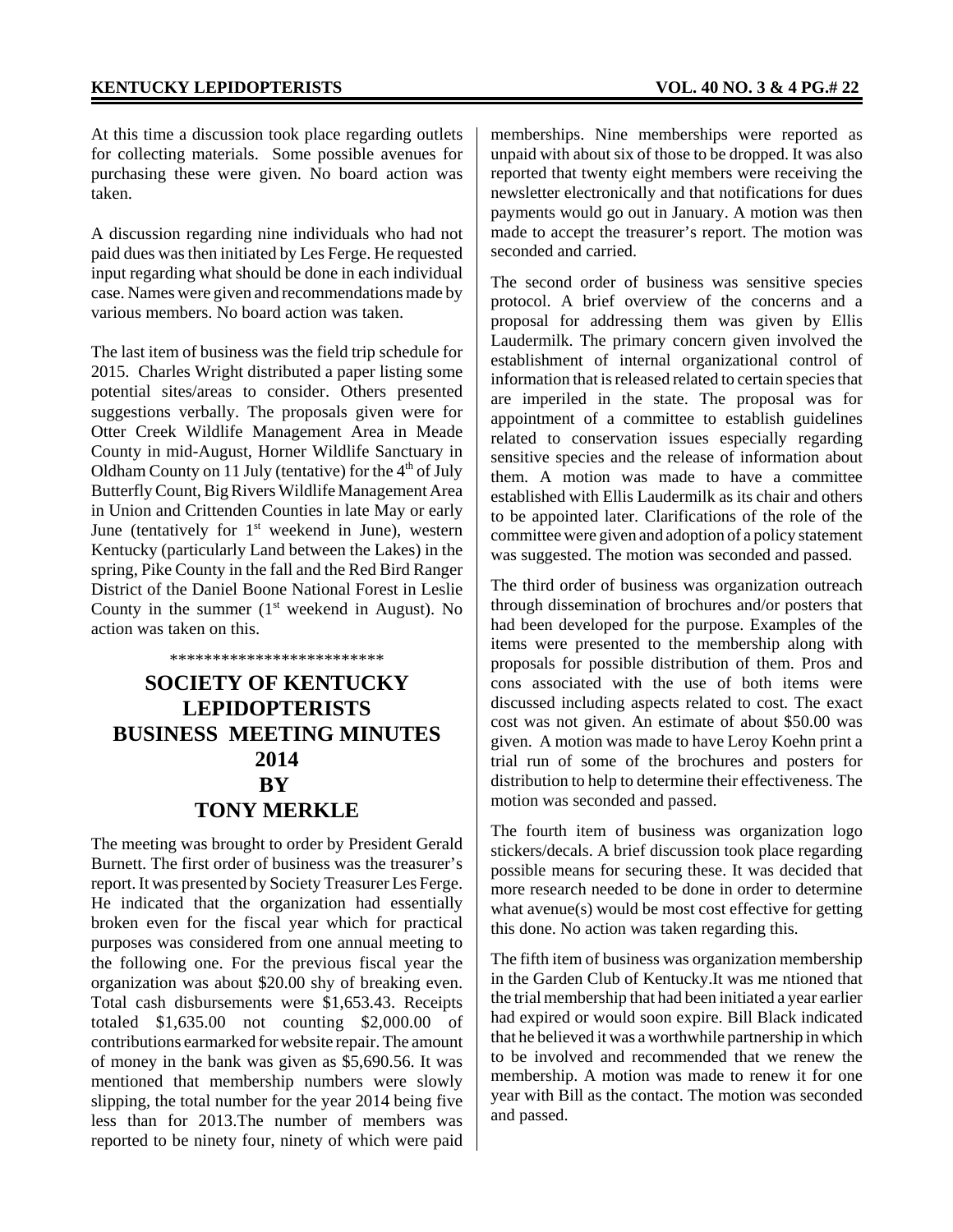The sixth item of business was organization outreach through social media. Aspects related to establishing a Facebook page were discussed. Charles Wright agreed to continue working on this. No action was taken.

The seventh item of business was the Board of Directors. It was mentioned that all of the currently serving members had agreed to serve another year including Richard Henderson whose term was expiring. A discussion was initiated regarding the number of individuals that were required for the Board. Some concern about whether we were operating with the correct number of officers was expressed. A question arose as to whether someone should be appointed to check into the situation. Continued discussion regarding the number that should be serving and provisions for amending the constitution took place with reference made to a copy of it dated 1994 that was on hand. A segment of it addressing the make-up of the Board of Directors was read aloud. A motion was made to amend the constitution to increase the number of Memberat-large positions from two (2) to four (4) with the language indicating "up to four". The motion was seconded with a provision that the language regarding the Secretary/ Treasurer position also be changed to show that they are separate positions. The motion was not put up for a vote due to a discussion that then took place regarding concerns about whether the constitution referenced from 1994 was the most recent version and whether we should be making amendments to it given there was uncertainty about it. A motion was then made to have someone appointed to determine how the most recently amended constitution is worded regarding officers and publish it in the newsletter. The motion was seconded and carried. Another motion was then made to allow the Board makeup to remain the same for 2015 as it had been for the previous year. The motion was seconded and passed. At this time Society President Gerald Burnett asked member Blaine Early if he would be willing to research the organization's most recently amended constitution to determine its requirements relating to officer positions. Blaine agreed to do so and was appointed by President Burnett for the task. The slate of officers to serve for the upcoming year was then presented as follows:

Gerald Burnett, President Les Ferge, Treasurer Leroy Koehn, Editor Charles Wright, Field Trip Coordinator Tony Merkle, Secretary Loran Gibson, Member-at-large Richard Henderson, Member-at-large Don Tangren, Member-at –large

Mention was also made of the Webmaster position occupied by Jeff Marcus. No other nominees were presented. A motion was made to close nominations. The motion was seconded and passed.

The last order of business was the field trip schedule for 2015. A tentative schedule comprised of trips to Land between the Lakes in western Kentucky in April, Big Rivers Wildlife Management Area in Crittenden and Union Counties on June  $5<sup>th</sup>$  &  $6<sup>th</sup>$  and the Red Bird Ranger District in the Daniel Boone National Forest in Leslie County on August  $7<sup>th</sup>$  &  $8<sup>th</sup>$  was given. The 4<sup>th</sup> of July Butterfly Count at Horner Wildlife Sanctuary in Oldham County was presented as being tentatively scheduled for July 11.

A motion was made to adjourn the meeting. The motion was seconded and carried.

\*\*\*\*\*\*\*\*\*\*\*\*\*\*\*\*\*\*\*\*\*\*\*\*\*

# **A THANK YOU NOTE FROM DR. CHARLES COVELL**

Dear fellow Kentucky Lepidopterists:

I want you to know how much I enjoyed the annual meeting in November, and how glad I was to meet several new members as well as catch up with those of you I have known for up to 40 years. It was a most enjoyable occasion for me, and I feel great about the SKL thriving for so long. We still have much to do in surveying and monitoring Kentucky's Lepidoptera fauna, and there are many new collecting spots to visit. Your interest and dedication have made it possible to record over 2,500 species over the years, with more to discover.

I would like to see more young people in our Society. I'm proud that we have been part of the growing-up of several who have included Lepidoptera interests in their life's pursuits. I'm thinking especially of Jessica Hutti, Thomson and Taylor Paris, Megan McCarty, Craig and Ian Segebarth, Roman Anderson and others. I'm especially grateful to Leroy for serving as Editor of *The Kentucky Lepidopteris*t so faithfully, and also for his curatorial watch over the Lepidoptera collection at the University of Kentucky. Bill Black and Gerald Burnett have done fine and devoted jobs as presidents. And Les Ferge has kept up his steady hand on our purse strings for many years. Tony Merkle for recording the society's meeting and for his outstanding work on the Membership Brochure and Poster.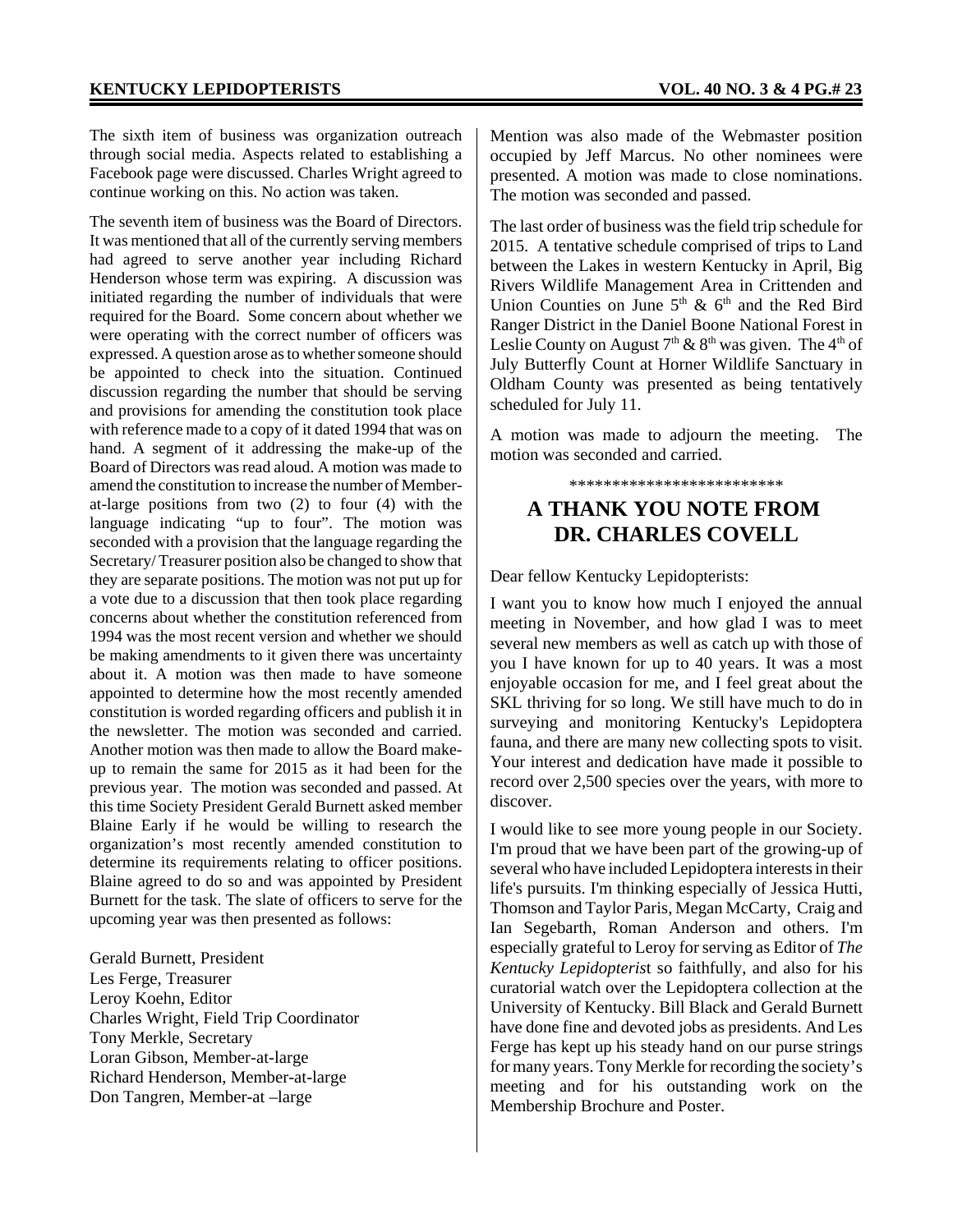### **KENTUCKY LEPIDOPTERISTS VOL. 40 N O. 3 & 4 PG.# 24**

Many of you have continued helping with the July 4 Butterfly Count, and others like Don Wright and Loran Gibson have published important works on moths from KY and neighboring states. So many of you have contributed to our surveys over these years. And Ellis Laudermilk has kept the need for habitat and species protection ever before our consciousness, too.

I fear I have omitted important names here, like those of our wives who have often sacrificed to let us enjoy this great combination of hobby and important science. Thanks to you all for your recognition of Richard and me at the meeting, and for your continued support and interest.

Cheers, Charlie



astyanax/archippus hybrids



Kyle Johnson, Loran Gibson, Tony Merkle & Tony Evans identifying specimens.



Board Meeting: Les Ferge: Treasurere, Charles Wright; Field Trip Coordinator, Richard Henderson, Loran Gibson, Members- at - Large, Gerald Burnett (Only a portion visible), Dr. Charles Covell, Tony Merkle; Secretary, Don Tangren (Hidden from view behind Tony Merkle) Member - at - Large.



Gerald Burnett conducts Business Meeting.



Tony Merkle presenting the new Society Membership Posters & Brochures.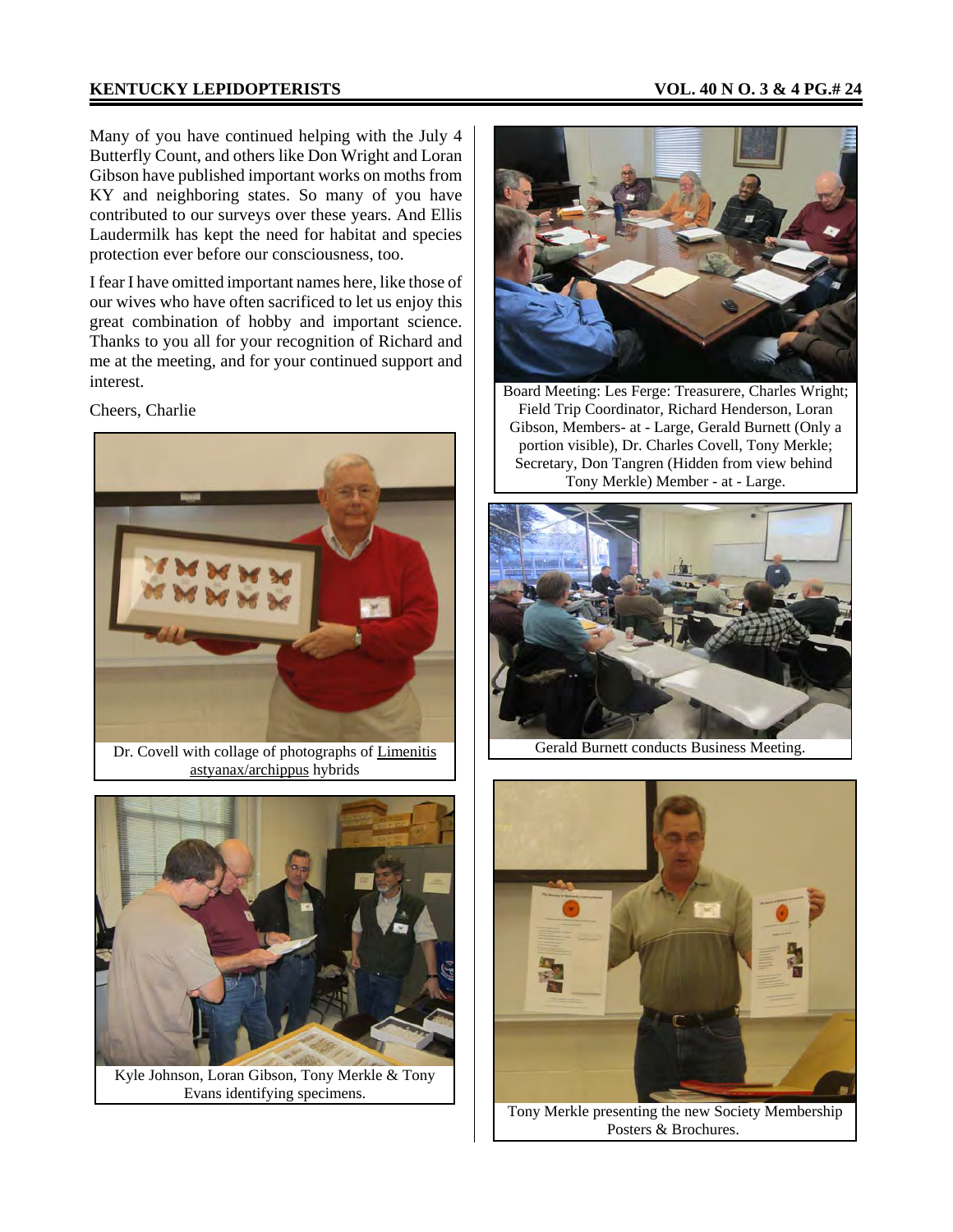| SOCIETY OF KENTUCKY LEPIDOPTERISTS                                                                                                                                                                                                                                                                                                                                                                                              |                                                                                                                                                                                                                                           |                                                                                              |                                    |
|---------------------------------------------------------------------------------------------------------------------------------------------------------------------------------------------------------------------------------------------------------------------------------------------------------------------------------------------------------------------------------------------------------------------------------|-------------------------------------------------------------------------------------------------------------------------------------------------------------------------------------------------------------------------------------------|----------------------------------------------------------------------------------------------|------------------------------------|
| Statement of Cash Flow for the Period 15 November 2013 thru 14 November 2014                                                                                                                                                                                                                                                                                                                                                    |                                                                                                                                                                                                                                           |                                                                                              |                                    |
| Balance on 15 November 2013                                                                                                                                                                                                                                                                                                                                                                                                     |                                                                                                                                                                                                                                           | Checking Account<br>Petty Cash<br><b>TOTAL</b>                                               | \$3,702.74<br>\$6.25<br>\$3,708.99 |
| <b>Cash Receipts</b>                                                                                                                                                                                                                                                                                                                                                                                                            |                                                                                                                                                                                                                                           |                                                                                              |                                    |
|                                                                                                                                                                                                                                                                                                                                                                                                                                 | Dues and contributions deposited in checking acct.<br>Contributions for Website<br>Contributions at meeting<br>Dues deposited in petty cash<br><b>TOTAL</b>                                                                               | \$1,580.00<br>\$2,000.00<br>\$55.00<br>\$0.00<br>\$3,635.00                                  |                                    |
| <b>Cash Disbursements</b>                                                                                                                                                                                                                                                                                                                                                                                                       |                                                                                                                                                                                                                                           |                                                                                              |                                    |
|                                                                                                                                                                                                                                                                                                                                                                                                                                 | Dues billing, postage & office supplies<br>2013 Keynote Speaker expenses (Lodging)<br>2013 meeting expenses<br>Garden Club Membership<br>Newsletter Vol. 39 No. 4<br>Newsletter Vol. 40 No. 1<br>Newsletter Vol. 40 No. 2<br><b>TOTAL</b> | \$28.57<br>\$259.35<br>\$380.83<br>\$25.00<br>\$292.15<br>\$362.00<br>\$305.53<br>\$1,653.43 |                                    |
|                                                                                                                                                                                                                                                                                                                                                                                                                                 | Balance on 14 November 2014                                                                                                                                                                                                               | Checking Account<br>Petty Cash<br><b>TOTAL</b>                                               | \$5,685.23<br>\$5.33<br>\$5,690.56 |
| \$1,981.57<br>Net increase (decrease)                                                                                                                                                                                                                                                                                                                                                                                           |                                                                                                                                                                                                                                           |                                                                                              |                                    |
| 2014 SUMMARY: Society membership stands at 94, (90 paid) a decrease of five from 2013.<br>Nine members are not paid for 2014<br>28 members have elected to receive the electronic newsletter only.<br>Income was \$1981.57 above expenses, due to \$2000.00 Website contributions not yet used.<br>With the three newsletters published, expenses are \$18.43 over income<br>Members owing 2015 dues will be billed in January. |                                                                                                                                                                                                                                           |                                                                                              |                                    |

Remember to pay your 2015 dues promptly. The cost to produce the Newsletter continues to increase. The each additional color photograph increases to cost. Please consider a donation to the Society. Your financial support is appreciated.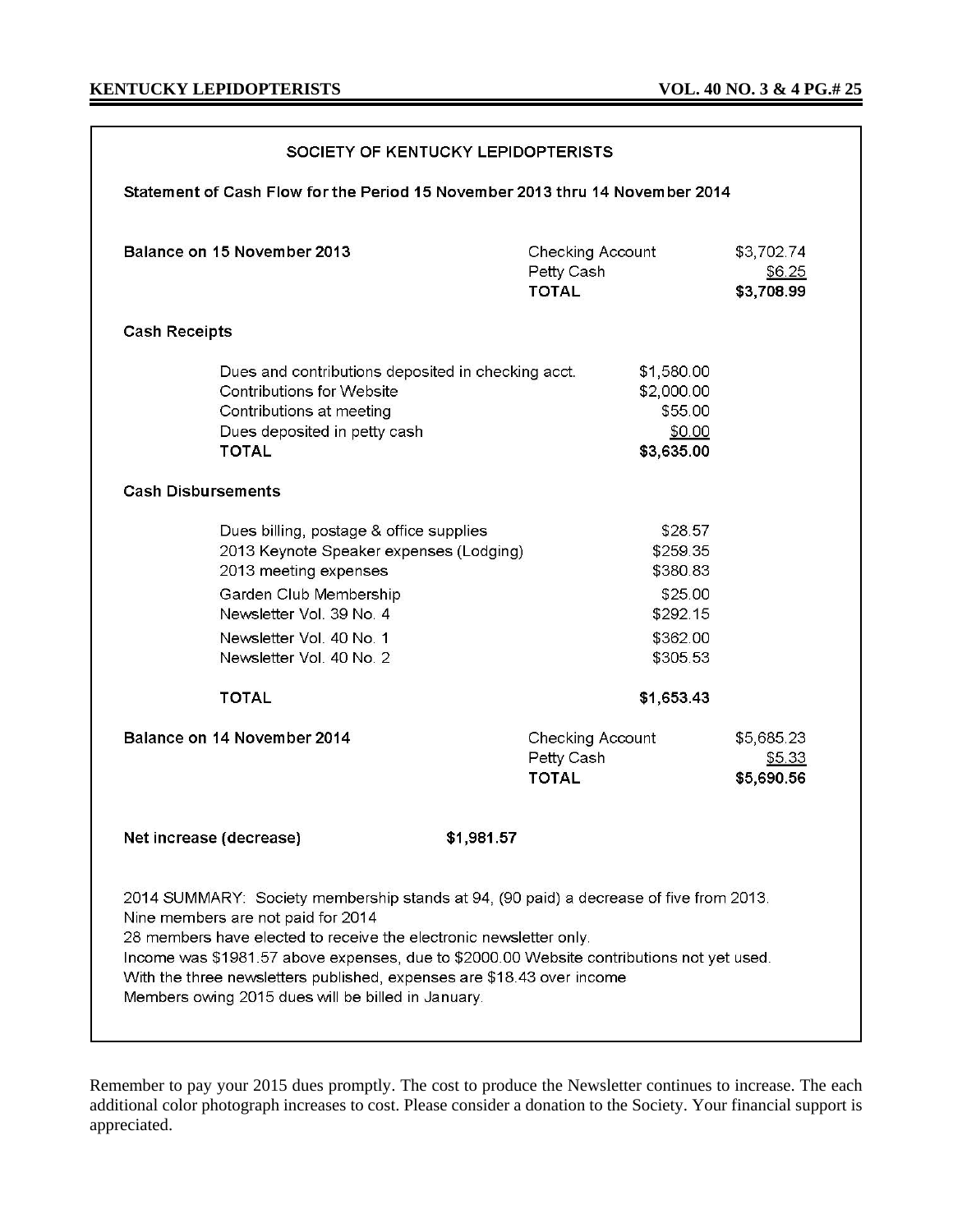

# **A NOTE FROM GERALD BURNETT**

I just wanted to take an opportunity to apologize to all of my fellow Kentucky Lepidopterists who attended our 40th Anniversary annual meeting. Jeff Marcus, one of our past presidents and our current webmaster submitted the following letter for me to read at our meeting and I just forgot amidst everything else going on. I submit my deepest apologies again for this oversight.

Gerald Burnett President

## **A LETTER FROM JEFF MARCUS**

Dear Friends and Fellow Kentucky Lepidopterists,

It has been just over 5 years since I moved from Kentucky to take a new job in Canada. While in many ways, it was the right decision for me and my family, which now includes twin 3-year-old boys, one of the things that I've really missed is the camaraderie shared by the Kentucky Lepidopterists. Whether it was:

Charlie Covell's taxonomic knowledge and mentorship.

Bill Black's uncanny ability to negotiate access to private property.

Leroy Koehn's mechanical aptitude to build exceptional equipment.

Loran Gibson's botanical knowledge.

Tony Merkle's beautiful photography.

Richard Henderson's perpetual reservoir of stories (the guy remembers everything!).

Gerald Burnett's unflappable good humor, or the special gifts that each and every one of you bring to this organization to make it what it is.

There have been many occasions where I missed your company in the field or your help understanding habitats and identifying the Lepidoptera there. I am a better scientist because of the time we shared together. There is no equivalent organization up here in Manitoba, and sometimes a person doesn't know what he's giving up until it's gone. Every so often, I experience a tinge of remorse when I am unable to join you for a field trip or the annual meeting, but it is with real regret that some family health concerns have conspired so that I am not able to join you for this anniversary year.

Thank you for everything that you've taught me, and congratulations on 40 years of extraordinary contributions to understanding the natural history of the Commonwealth of Kentucky. It is because of your collective work that Kentucky has among the best described Lepidopteran faunas of anywhere in North America. It is a testament to how well you all get along that for the most part, it didn't really seem like work at all, did it?

No matter where I roam, at heart I'll always be a Kentucky Lepidopterist.

With sincere best regards, Jeffrey Marcus Associate Professor, Department of Biological Sciences University of Manitoba

\*\*\*\*\*\*\*\*\*\*\*\*\*\*\*\*\*\*\*\*\*\*\*\*\*

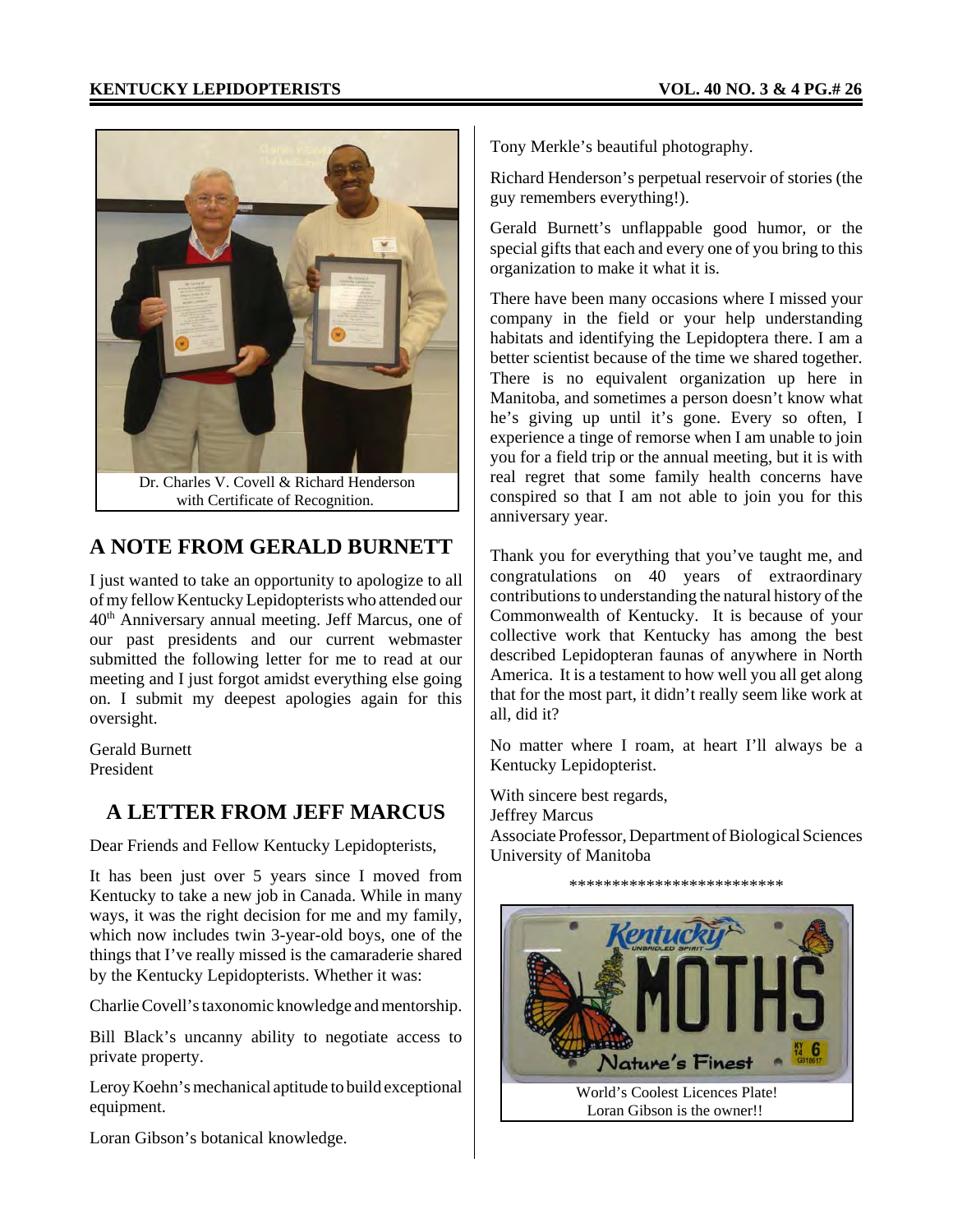## **KENTUCKY LEPIDOPTERISTS** VOL. 40 NO. 3 & 4 PG.# 27





Bill Black: He is trying to remember if he has that species in his freezer? Eric Smith looks on.



Les Ferge, Treasurer



Friday Night Gathering of Lepidopterist Betty Koehn monitors the Chow Line



Meeting attendees during a break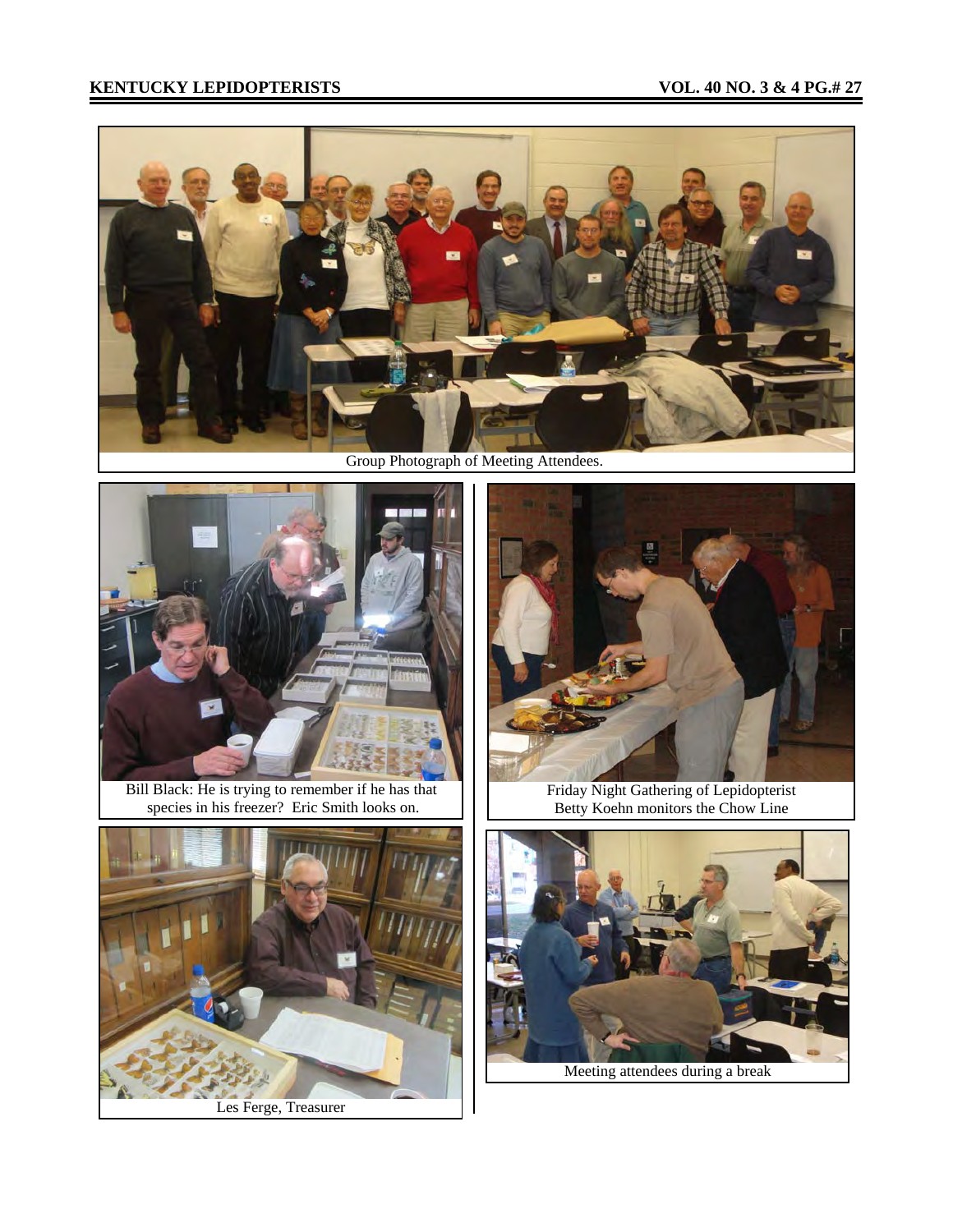## **KENTUCKY LEPIDOPTERISTS VOL. 40 NO. 3 & 4 PG.# 28**



The Lady's: Suzzett Slocomb, Nancy Black & Betty Koehn.



John & Ruth Ann Peacock Tom & Robyn Carr.

# **MEETING & EVENT SCHEDULE FOR 2015**

#### **Spring Field Meeting**:

Land Between the Lakes in western Kentucky, 10, 11, & 12 April 2015. Bill Black will lead the trip. There will be a complete announcement in the next Newsletter.

#### **Summer Field Meeting**:

Big Rivers Wildlife Management Area in Crittenden and Union Counties, 5 & 6 June 2015. Charles Wright will be the trip leader. A complete announcement will appear in the next Newsletter.

## **Summer Field Meeting**:

Red Bird WMA in Daniel Boone National Forest in Leslie County, 7 & 8 August 2015. Charles Wright will be the trip leader. A complete announcement will appear in a future Newsletter



The Gentleman: Bill Black, Tony Merkle, Dr. Charles Covell, Don Tangren, Gerald Burnett, Ellis Laudermilk, Loran Gibson, Richard Henderson & Les Ferge.



Meeting Attendees during a break.

**Oak Grove Butterfly Festival**: Saturday 26 September 2015 in Oak Grove, Kentucky. The Festival is a one day, 10 hour event. The Society has been invited to return this year and bring a display of butterflies and moths. Gerald Burnett, Bill Black and Leroy Koehn will organize the event for the Society. If you are interested in participating, mark your calendar for 26 September 2015. There will be more information in future newsletters.

# \*\*\*\*\*\*\*\*\*\*\*\*\*\*\*\*\*\*\*\*\*\*\*\*\* **CHANGE OF ADDRESS**

F. Matthew Blaine 908 West St. Laurel, DE 19956-1932

Reed A. Watkins 11510 Rokeby Avenue Kensington, MD 20895-1049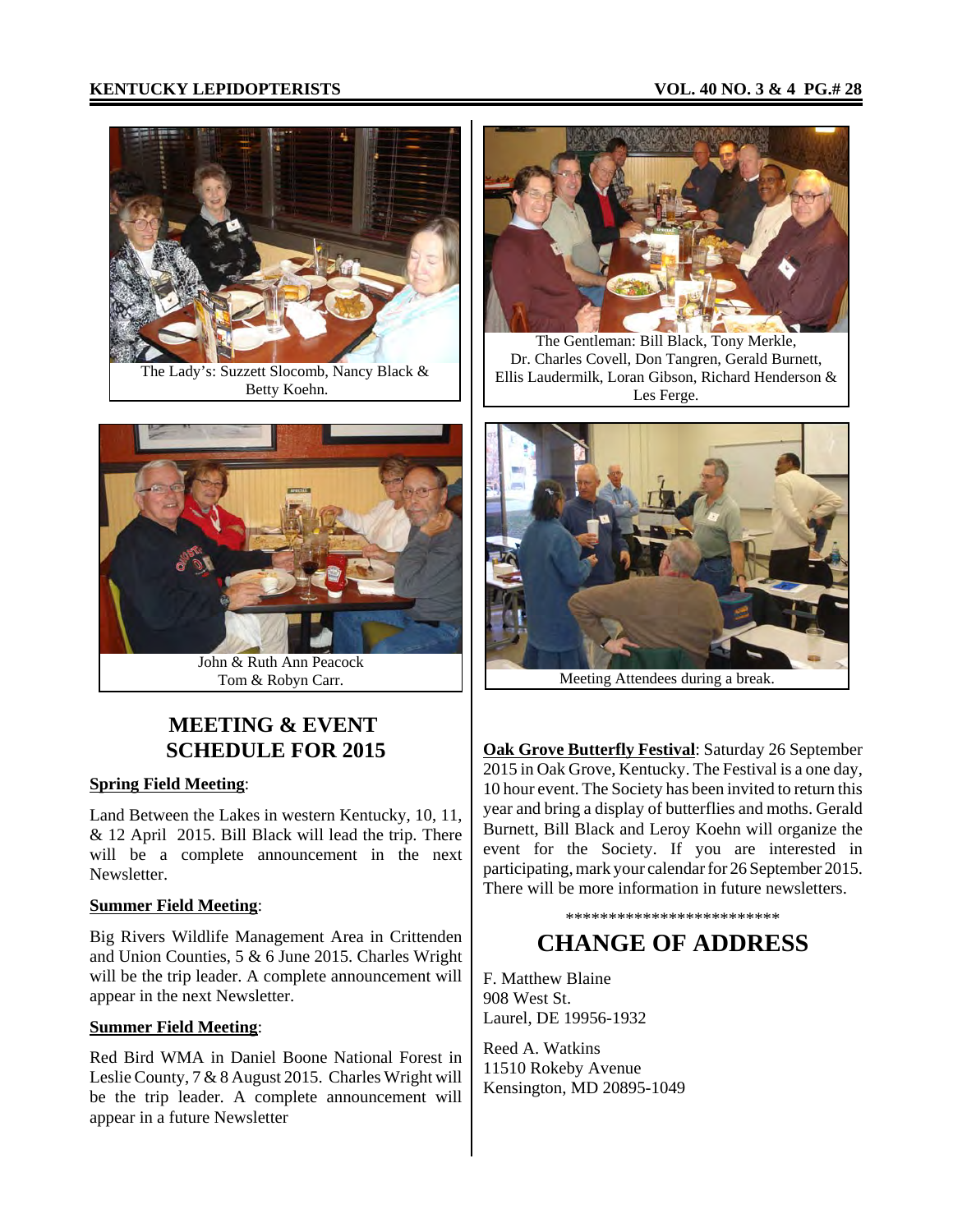# **ANNUAL BUTTERFLY COUNT JULY 11, 2015 LED BY DR. CHARLES V. COVELL**

The 38th Annual July 4th Butterfly Count at Horner Wildlife Sanctuary in Oldham County, Kentucky, will be held Saturday, 11 July 2015. It will be led by Charlie Covell and other members of the Society of Kentucky Lepidopterists. We will meet at 9:30AM at the Brownsboro General Store & Restaurant (the only business building) in Brownsboro, one mile east of Exit 14 of I-71. After briefing and assignment of teams, we will count butterflies from 10AM to 3PM. If it is a completely rainy day, we will hold the count on Sunday 12 July 2015 at the same time.

Please wear boots, long pants, long sleeve shirts and a hat. Bring repellant for ticks, chiggers and mosquitoes. We will have some nets to loan. You are free to leave whenever you wish.

For additional information, contact Charlie Covell at. 352-336-0127 (evenings and weekends) for further information , or Email: covell@louisville.edu.

We will need some identification help from Society members. Please contact Charlie Covell if you would like to help.

Beginners and children are encouraged to attend.

\*\*\*\*\*\*\*\*\*\*\*\*\*\*\*\*\*\*\*\*\*\*\*\*\*

# **NEWSLETTER UP DATE**

The has been a long effort to complete this issue of the News. I have combined Volume 41 No. 3 & 4 into one. This will reduce cost and allow your Editor to produce all four issues of Volume 42 in 2015. This 12 full pages.

Enclosed is a copy of the new Brochure of Society of Kentucky Lepidopterists. If you would like more brochures, please contact your Editor. Tony Merkle designed and created the Brochure. The beautiful photographs were all take by Tony.

Volume 42 No. 1 will contain a List of Members with contact information. Please check the mailing label on this Newsletter. If your address is not correct or it has changed, please send your correct address and contact information to Treasurer, Les Ferge.

Three Field Meetings are planned for 2015. All three are to new locations for Field Meetings. Having checked our data base, there are very few records from either Critterden or Union counties. We may even find a state record or two.

Although several members have visited The Land the Between the Lakes, it is a National recreation Area. (As a young boy on a family vacation, I collected butterflies in the area before there was a Barkely Lake in 1959. I still have two specimens in my collection from Lyon County). Our trip Leader, Bill Black has obtained permission for us to collect in the Barkely Lake NRA.

The late summer field meeting will be held at the Red Bird WMA in the Daniel Boone NF in Leslie County. The 2014 Spring Field Trip was held at Red Bird WMA. This is a remote location and could prove to be very interesting.

Complete information on all of the field trips will appear in future Newsletter.

The  $41<sup>st</sup>$  Annual Meeting will be held at the University of Kentucky in Lexington, Kentucky. The date will be determined when the Football schedule is set.

We look forward to seeing you at one or all of the planned meetings.

The Society will once again participate in the Oak Grove Butterfly Festival. This is a one day 6 hour event. Over 7000 people attended the 2014 festival and almost all of them visited our booth. This is a great time to interact with people who have a very limited knowledge of butterflies and moths. Please plan on participating this year. For more information about the event and accommodations, please email or telephone

your Editor: Email: Leptraps @aol.com. Telephone: 502-542-7091.

\*\*\*\*\*\*\*\*\*\*\*\*\*\*\*\*\*\*\*\*\*\*\*\*\*

## **MEMBERSHIP DUES NOTICE**

Your 2015 Membership Dues Notice was mailed in January. Please continue to support the Society. The cost of the Newsletter continues to increase, especially with all of the color photographs. An additional donation to the Society will help to defray some of the cost and would be greatly appreciated.

If you have not paid your 2014 dues, this will be your final newsletter.

\*\*\*\*\*\*\*\*\*\*\*\*\*\*\*\*\*\*\*\*\*\*\*\*\*

Do you have an article or some photographs you would like to share. Send them to your Editor.